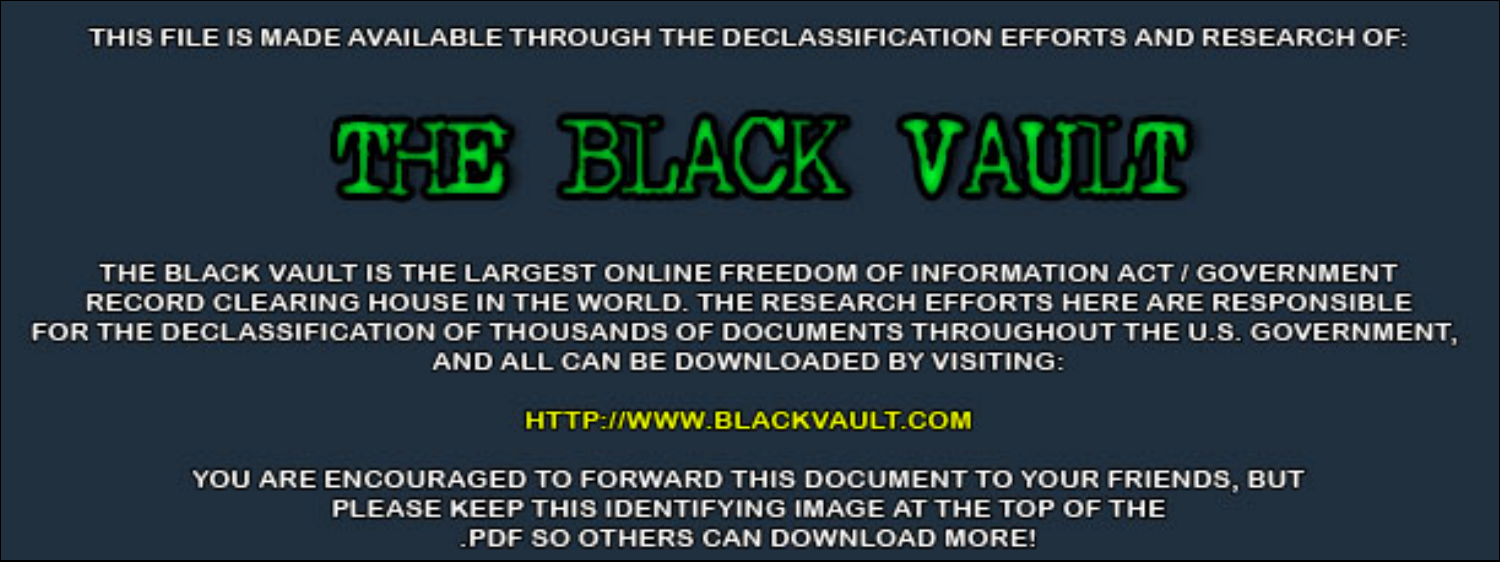## (U) CRYPTOLOGIC ALMANAC

[The following article is a reprint of an Almanac item from September 1998.]

## (U) Baron Oshima's Contributions

CD) American cryptology provided the United States and its principal ally, the United Kingdom, with significant insights into Japanese and German strengths, intentions, and actions before and during World War II. This special insight enabled Allied generals to make wise decisions that saved many thousands of lives and shortened the war.

(U) One of the most productive of the cryptanalytic efforts was against the principal high-level Japanese diplomatic machine system, which the Americans nicknamed "PURPLE." Solved in 1940, PURPLE allowed American policymakers advance information and insight into Japanese negotiations before the outbreak of war in December 1941. Unfortunately, Japan's Foreign Ministry was not privy to Japanese military planning; thus the Americans received no warning about the Pearl Harbor attack from this source.

(U) However, PURPLE was a most valuable source of military information, not only about the Pacific Theater, as might be supposed, but about the war in Europe. Japan's ambassador to Germany, Baron Oshima Hiroshi, concurrently a lieutenant general in the Japanese Imperial Army, had been an early supporter of the Nazi Party and enjoyed good access to AdolfHitler and other high-ranking German civil and military officials. He wrote regular and detailed reports on what he learned from his contacts; he had the reports encrypted in PURPLE and broadcast to Tokyo. The United States intercepted these messages, decrypted them, and had access to this treasure trove of first-hand information on its enemies.

(D) Oshima's reports gave the United States its only authentic information about combat on the Russo-German front. In late 1943 the Germans hosted Oshima on a tour of their defenses along the coast of France; the resultant eyewitness report from the enemy side was used by Eisenhower's staff in planning the D-Day invasion. At the end of the war in Europe, Oshima carefully described the collapse of the Third Reich. These reports were first given the codeword "MAGIC," then "ULTRA," when the United States and Great Britain standardized some cryptologic terminology.

> Approved for Release by NSA on] 5-26-2010 FOIA Case # 60395

 $\mathcal{L}^{\mathcal{L}}_{\mathcal{L}^{\mathcal{L}}}$